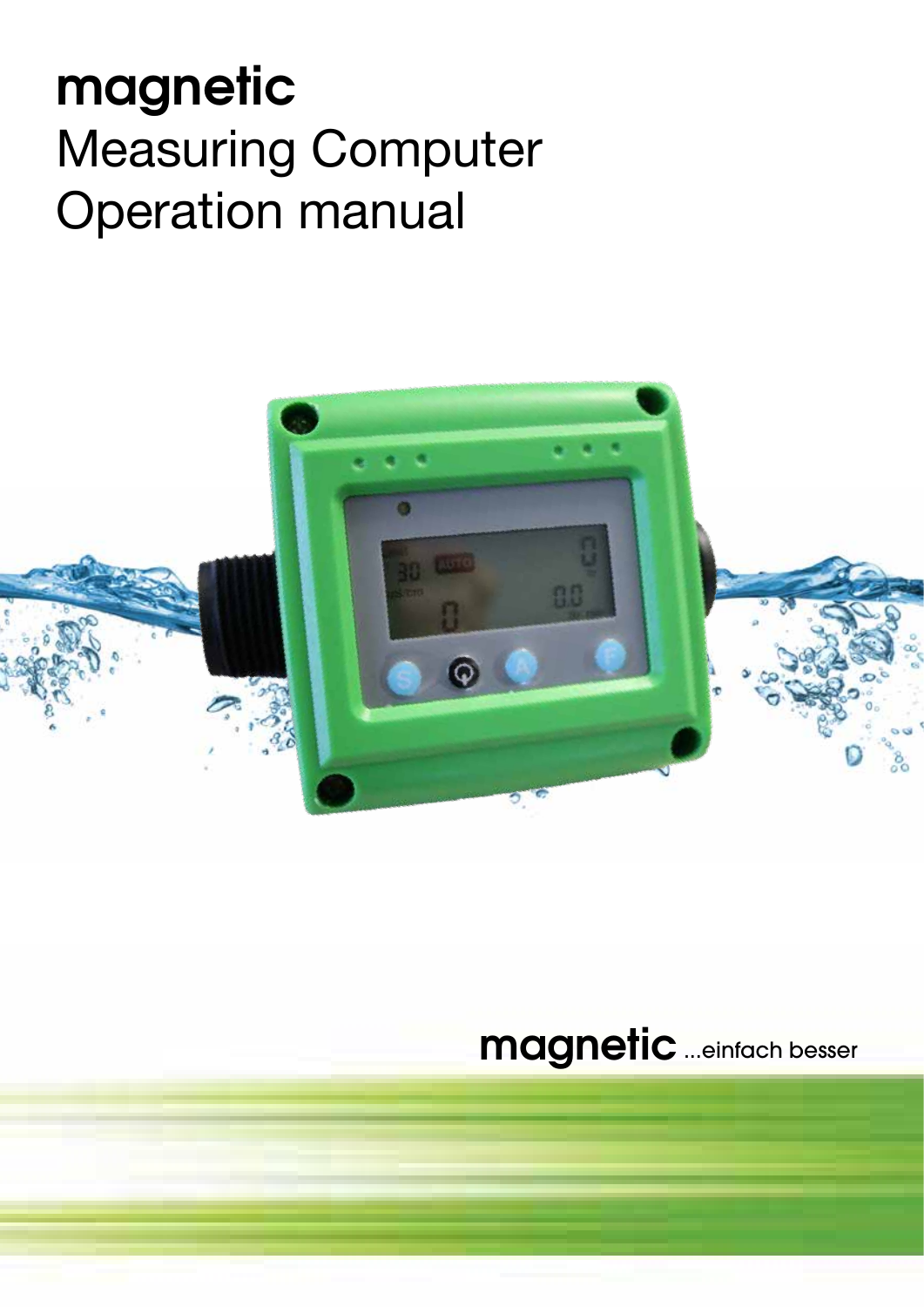magnetic GmbH & Co. KG Am Richtbach 5 D-74547 Untermünkheim

Tel. +49 7944 94199-0 Fax +49 7944 94199-19

info@magnetic-online.de www.magnetic-online.de

Managing director Shareholder: Michael Bader

VAT ID No: DE 255 018 730 Trade Register: HRA 571362 Registered court: Stuttgart

Version: MC\_ENG\_04.2020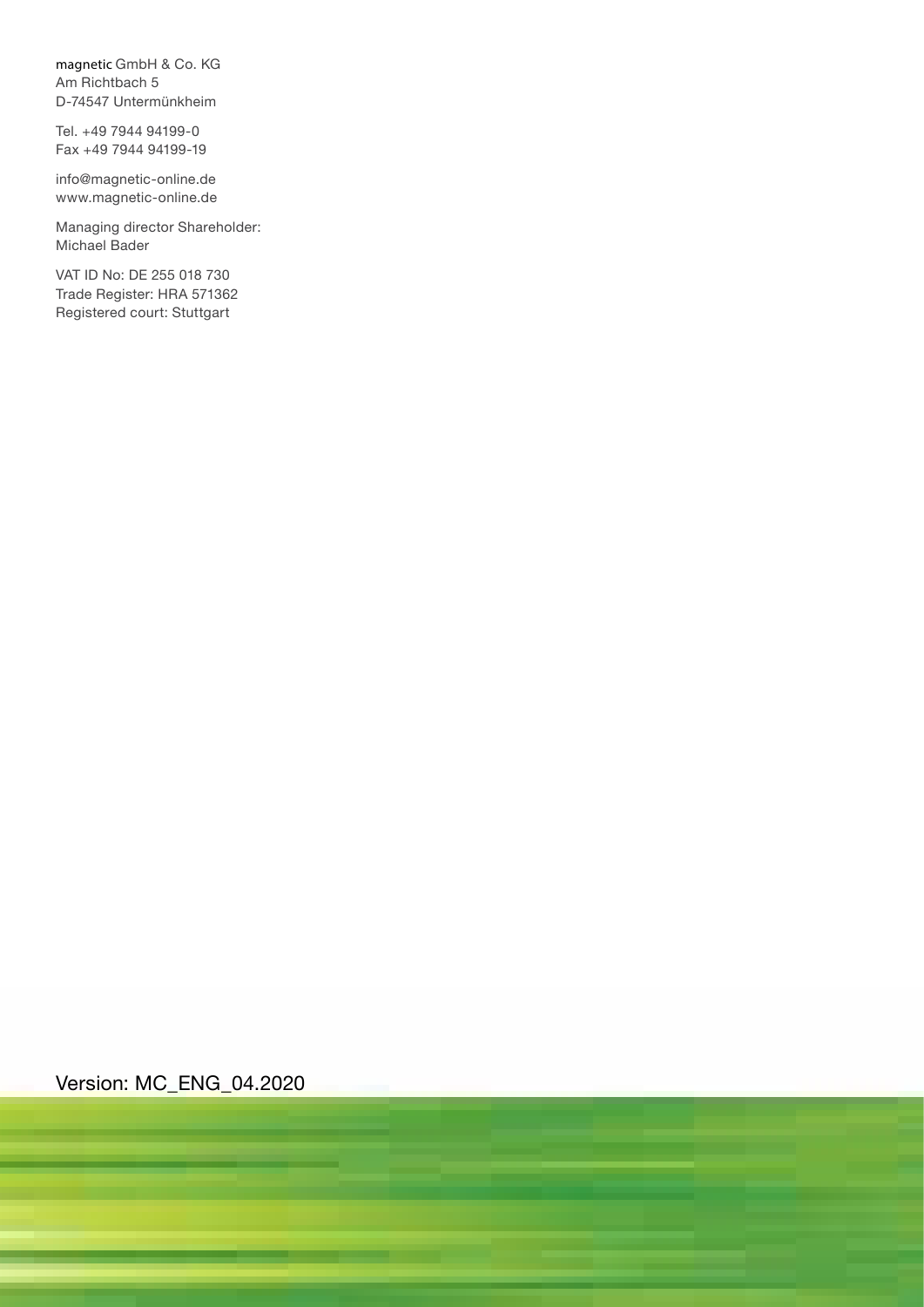# **magnetic** Measuring Computer

# **Content**

| Switching between automatic and manual monitoring 5 |  |
|-----------------------------------------------------|--|
|                                                     |  |
|                                                     |  |
|                                                     |  |
|                                                     |  |
|                                                     |  |

# **magnetic** ...einfach besser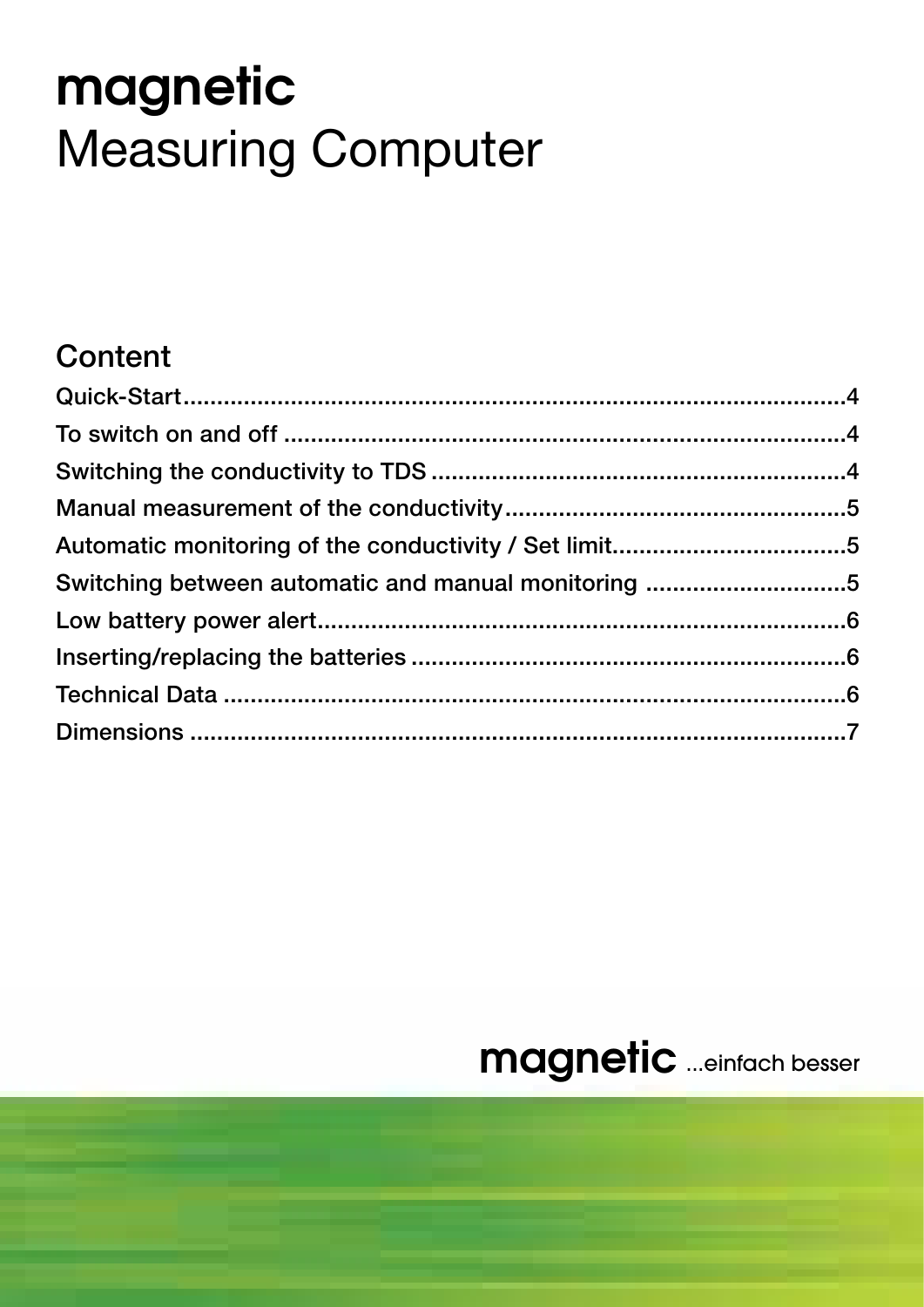# Quick-Start

4



# To switch on and off

Press and hold the power button for three seconds to turn the meter on or off.

## Switching the conductivity value to TDS

The factory setting of the measuring computer is electrical conductivity displayed in "µs/cm". To switch the measurement to TDS in "ppm", briefly press the power button. The measuring computer now shows "ppm" (instead of " $\mu$ S/cm").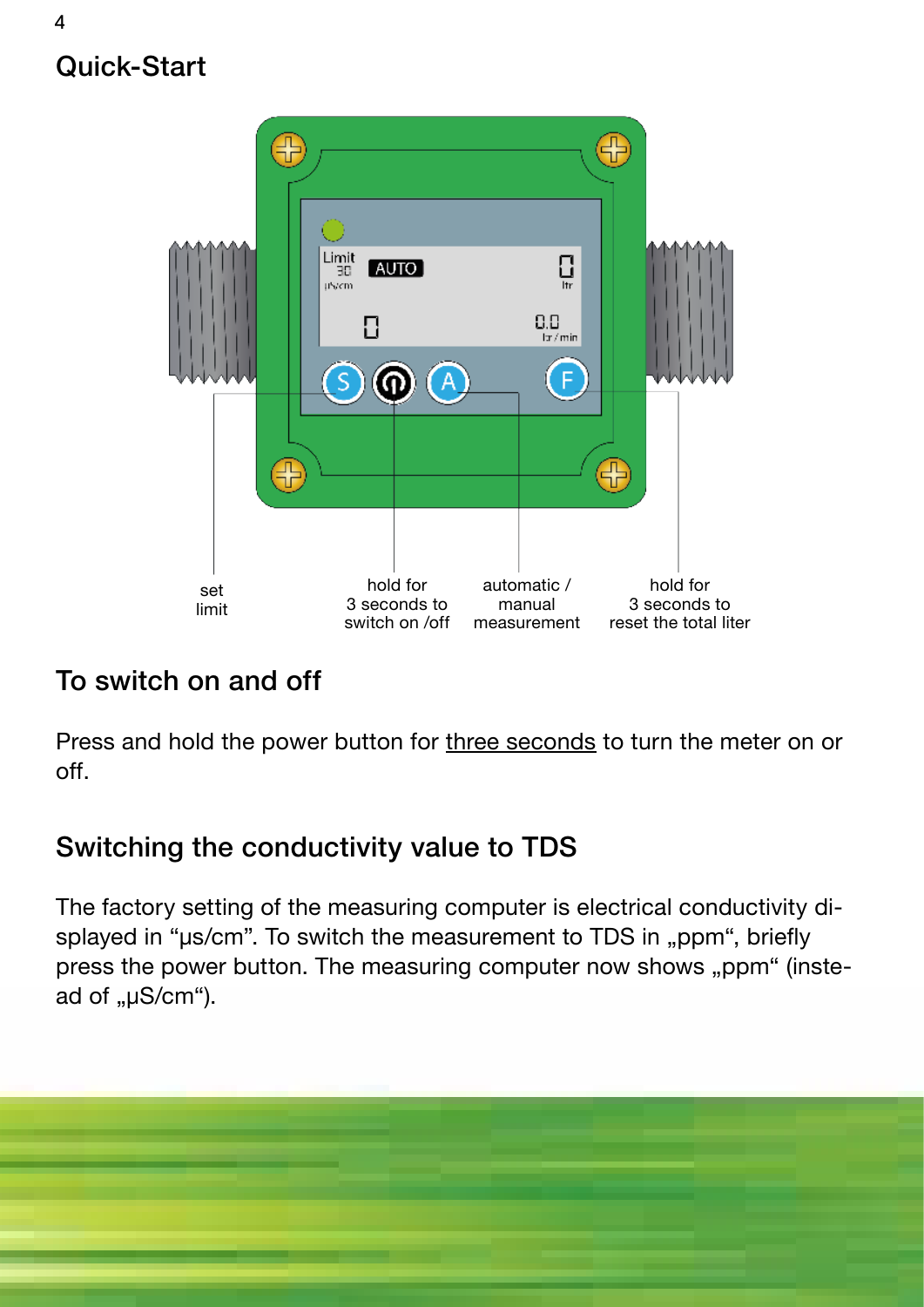#### Manual measurement of the conductivity

Press the "A" key to display the current conductivity value (µs/cm). The maximum settable conductivity value is 1999 µs/cm.

#### Automatic monitoring of the conductivity // Set limit

Press the "S" key to set the limit value for the conductivity in the display. The increase step is 15 µs/cm. A longer pressing of the "S" key resets the value back to zero.

Switch to automatic mode after you have set a limit value. Do that by pressing the "A" key to first do a manual test. Then press the "A" key again to switch to the automatic mode. "Auto" will then be shown in the display.

The conductivity will then be measured again every 20 litres. The LED on the left above the display blinks green for 30 seconds if the measured value is below the previously set limit value. The LED will start to blink red and an alarm tone will be emitted if the measured value exceeds the set limit value.

#### Switching between automatic and manual monitoring

Press the "A" key to switch from automatic to manual mode and thus reset the last measured value of the automatic monitoring

**T** *Practical tip: When all basic settings have been made (automatic mode & limit) it is sufficient if the measuring computer is only switched on and off in practice. All settings are saved.*

**magnetic** ...einfach besser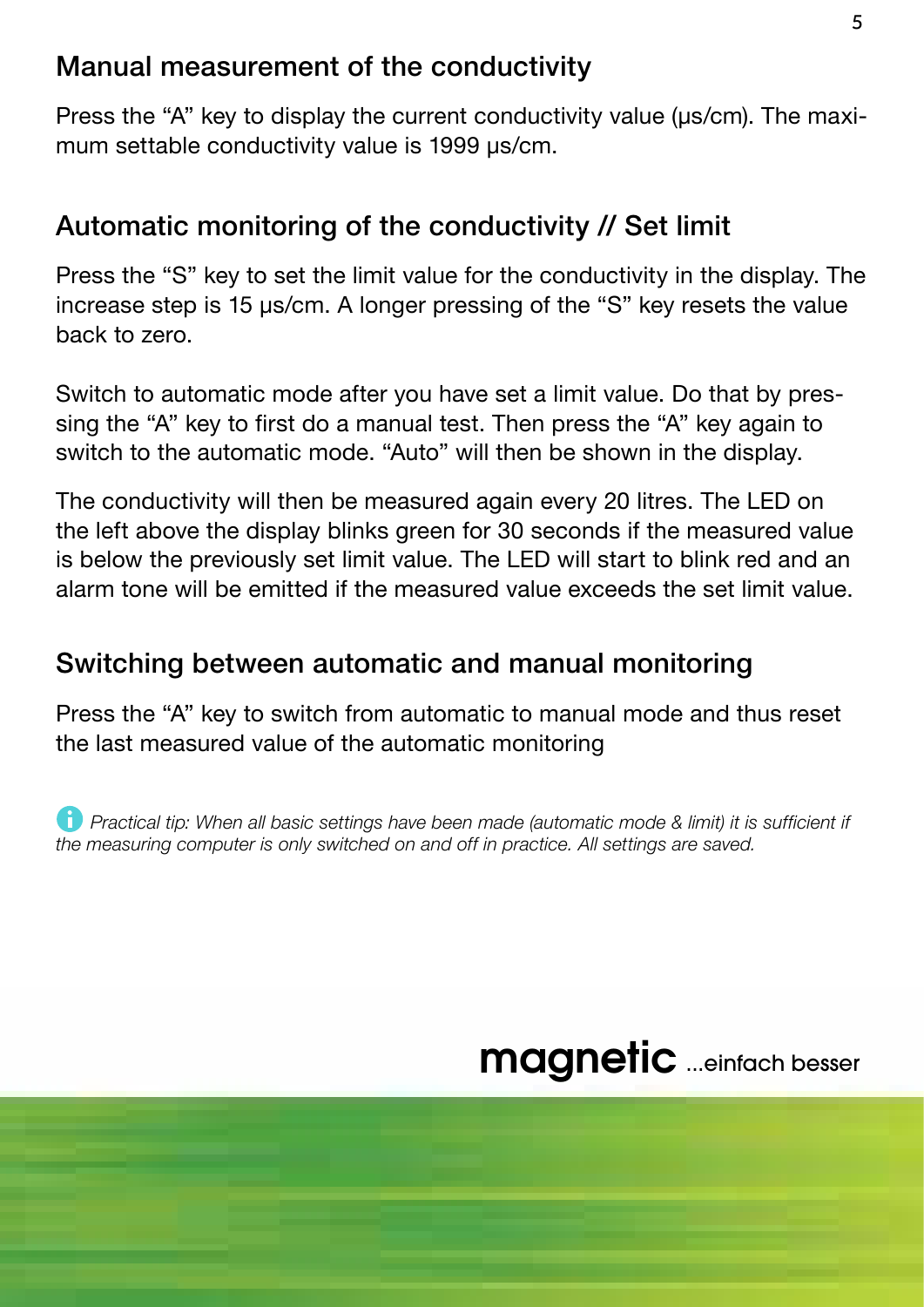## Low battery power alert

The "battery" symbol on the display will blink when the batteries are drained. The last measured and displayed value and the settings will be stored and recovered when the battery replacement is completed.

#### Inserting/replacing the batteries

Remove the four front screws of the housing (see illustration below) and insert three batteries (AAA alkaline) into the battery holder. The front part of the housing can be turned by 90° or 180° if desired before fastening with the screws.





## Technical data

| Flow rate               | 3 - 100 litres/min. or 0.8 - 26.4 gallons/min |
|-------------------------|-----------------------------------------------|
| Displayed flow quantity | 0.1 - 1999999 Liter or gallons                |
| Accuracy                | $+/- 5%$                                      |
| <b>Batteries</b>        | 4,5 VDC, 3x AAA Alkaline                      |
| Coupling                | 1" outer thread                               |
| Operating temperature   | $0 - 80 °C$                                   |
| Operating pressure      | 4 bar max.                                    |
| Break-resistant up to   | 6 bar                                         |
| <b>Materials</b>        | Polyamide, fibreglass, stainless steel        |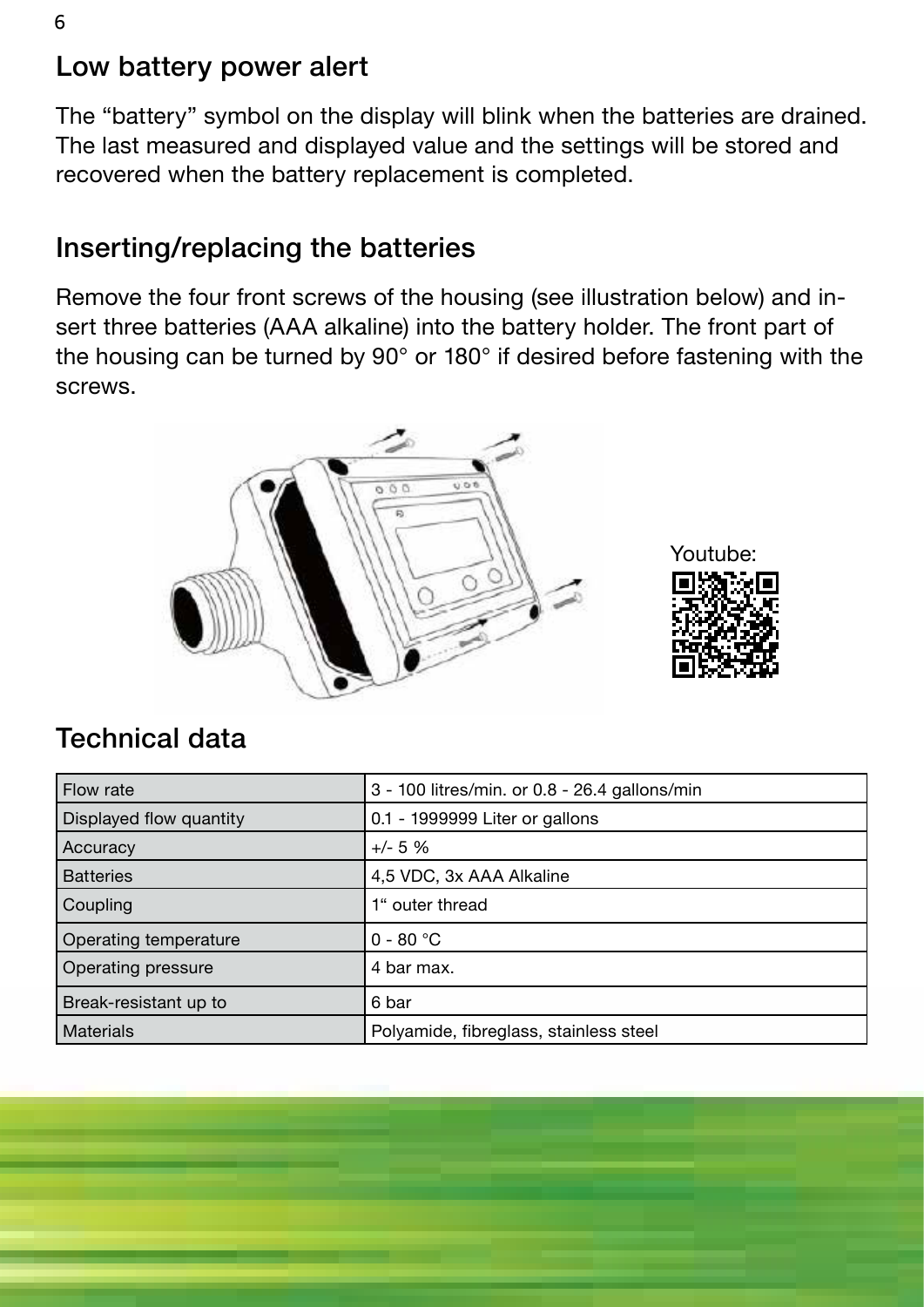## **Dimensions**



 $\frac{4}{120}$  cm